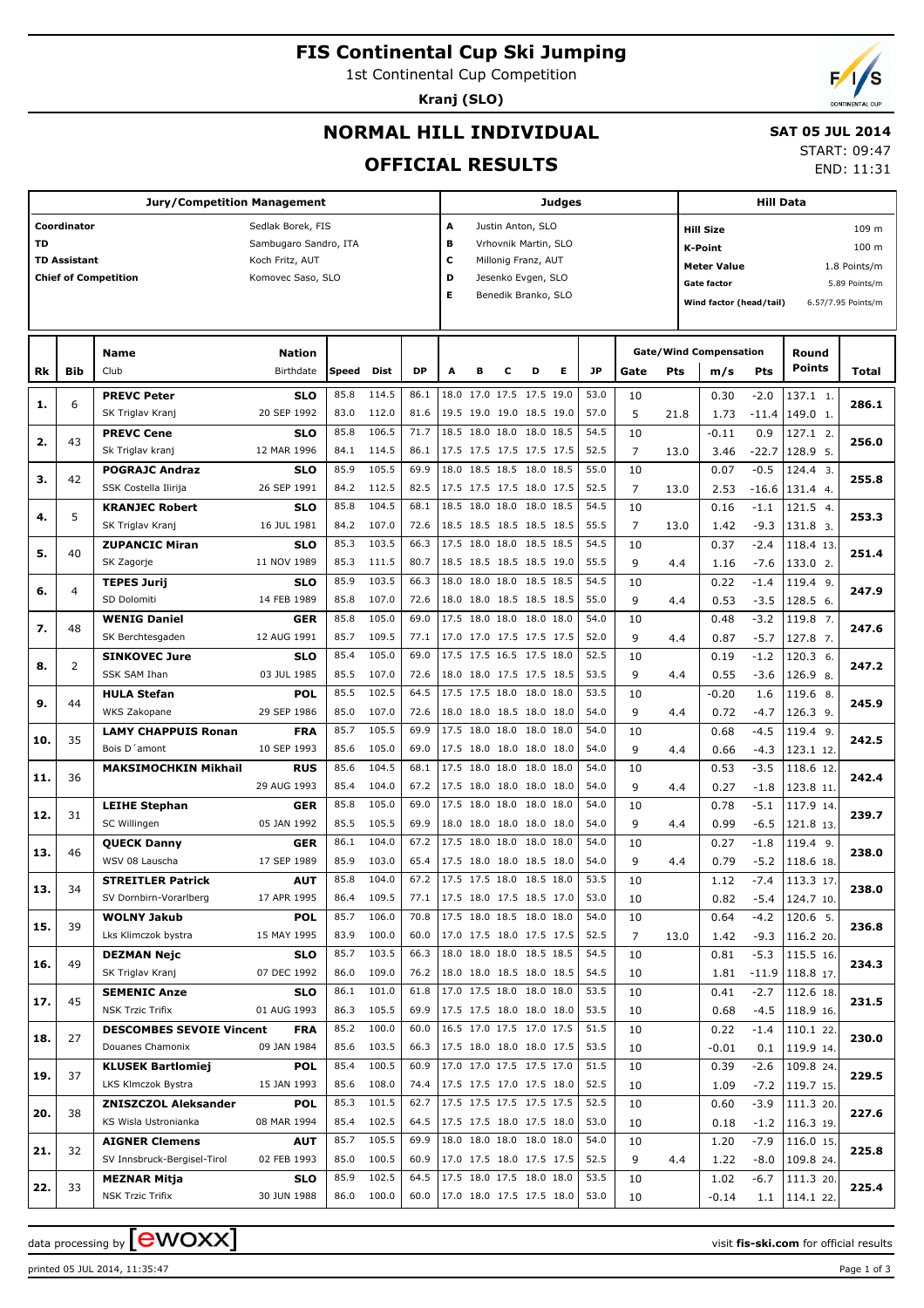# **FIS Continental Cup Ski Jumping**

1st Continental Cup Competition

**Kranj (SLO)**



END: 11:31

## **NORMAL HILL INDIVIDUAL**

#### **SAT 05 JUL 2014** START: 09:47

### **OFFICIAL RESULTS**

|     |     | <b>Name</b>                  | Nation      |       |       |           |   |   |                          |   |   |      | <b>Gate/Wind Compensation</b> |     |         |         | Round         |       |  |
|-----|-----|------------------------------|-------------|-------|-------|-----------|---|---|--------------------------|---|---|------|-------------------------------|-----|---------|---------|---------------|-------|--|
| Rk  | Bib | Club                         | Birthdate   | Speed | Dist  | <b>DP</b> | A | в | с                        | D | Е | JP   | Gate                          | Pts | m/s     | Pts     | <b>Points</b> | Total |  |
|     | 29  | <b>GRIGOLI Marco</b>         | <b>SUI</b>  | 85.6  | 103.0 | 65.4      |   |   | 17.5 17.5 17.5 17.5 17.5 |   |   | 52.5 | 10                            |     | 1.56    | $-10.2$ | 107.7 26.     | 223.0 |  |
| 23. |     | Alpina St. Moritz            | 27 APR 1991 | 85.7  | 101.0 | 61.8      |   |   | 17.0 17.5 17.5 17.5 17.5 |   |   | 52.5 | 10                            |     | $-0.13$ | 1.0     | 115.3 21.     |       |  |
| 24. | 22  | <b>BOYARINTSEV Vladislav</b> | <b>RUS</b>  | 85.2  | 101.0 | 61.8      |   |   | 17.0 17.0 17.0 17.5 17.5 |   |   | 51.5 | 10                            |     | 0.52    | $-3.4$  | 109.9 23.     | 221.3 |  |
|     |     | <b>CSKA</b>                  | 31 OCT 1994 | 85.5  | 101.5 | 62.7      |   |   | 17.5 18.0 18.0 17.5 17.5 |   |   | 53.0 | 10                            |     | 0.66    | $-4.3$  | 111.4 23.     |       |  |
| 25. | 13  | <b>KORNILOV Denis</b>        | <b>RUS</b>  | 85.3  | 105.0 | 69.0      |   |   | 18.0 18.0 18.0 18.0 18.0 |   |   | 54.0 | 10                            |     | 1.71    | $-11.2$ | 111.8 19.     | 219.1 |  |
|     |     | Sdushor N. Novgorod Dinamo   | 17 AUG 1986 | 85.4  | 99.5  | 59.1      |   |   | 17.0 17.5 17.5 17.5 17.5 |   |   | 52.5 | 10                            |     | 0.66    | $-4.3$  | 107.3 26.     |       |  |
| 26. | 30  | <b>DREHER Michael</b>        | <b>GER</b>  | 84.9  | 100.5 | 60.9      |   |   | 17.0 17.5 17.5 17.5 17.5 |   |   | 52.5 | 10                            |     | 0.66    | $-4.3$  | 109.1 25.     | 215.9 |  |
|     |     | Sc Oberstdorf                | 30 JAN 1993 | 85.1  | 100.5 | 60.9      |   |   | 17.5 17.5 17.5 17.5 18.0 |   |   | 52.5 | 10                            |     | 1.00    | $-6.6$  | 106.8 27.     |       |  |
| 27. | 41  | <b>MURANKA Klemens</b>       | <b>POL</b>  | 85.3  | 98.0  | 56.4      |   |   | 17.0 17.0 17.0 17.0 17.5 |   |   | 51.0 | 10                            |     | $-0.04$ | 0.3     | 107.7 26.     | 214.5 |  |
|     |     | TS Wisla Zakopane            | 31 AUG 1994 | 85.3  | 99.0  | 58.2      |   |   | 17.0 17.0 17.0 17.5 17.5 |   |   | 51.5 | 10                            |     | 0.44    | $-2.9$  | 106.8 27.     |       |  |
| 28. | 9   | <b>LUNARDI Michael</b>       | ITA         | 85.2  | 99.5  | 59.1      |   |   | 17.0 17.5 17.5 17.5 17.5 |   |   | 52.5 | 10                            |     | 0.70    | -4.6    | 107.0 29.     | 214.4 |  |
|     |     | G.S. FORESTALE               | 21 SEP 1992 | 85.2  | 99.0  | 58.2      |   |   | 16.5 17.0 17.5 17.5 17.5 |   |   | 52.0 | 10                            |     | 0.42    | $-2.8$  | 107.4 25.     |       |  |
| 29. | 24  | <b>EGGENHOFER Markus</b>     | <b>AUT</b>  | 85.8  | 98.0  | 56.4      |   |   | 17.0 17.5 17.5 17.0 17.0 |   |   | 51.5 | 10                            |     | 0.10    | $-0.7$  | 107.2 28.     | 210.4 |  |
|     |     | SC Bischofshofen             | 11 DEC 1987 | 85.7  | 98.0  | 56.4      |   |   | 17.0 17.0 17.5 17.0 17.5 |   |   | 51.5 | 10                            |     | 0.72    | $-4.7$  | 103.2 29.     |       |  |
| 30. | 19  | <b>HOFER Thomas</b>          | <b>AUT</b>  | 85.8  | 101.0 | 61.8      |   |   | 17.0 17.5 17.5 17.5 17.5 |   |   | 52.5 | 10                            |     | 1.28    | $-8.4$  | 105.9 30.     | 206.4 |  |
|     |     | SV Innsbruck-Bergisel-Tirol  | 28 JAN 1996 | 85.9  | 97.5  | 55.5      |   |   | 16.5 16.5 17.5 17.0 17.5 |   |   | 51.0 | 10                            |     | 0.92    | $-6.0$  | 100.530.      |       |  |

|     |                | Not qualified for final round                    |                           |      |            |      |                          |      |    |                 |       |
|-----|----------------|--------------------------------------------------|---------------------------|------|------------|------|--------------------------|------|----|-----------------|-------|
| 31. | 17             | <b>MIETUS Grzegorz</b><br>AZS ZAKOPANE           | <b>POL</b><br>20 FEB 1993 |      | 85.4 103.0 | 65.4 | 17.5 17.5 17.5 18.0 17.5 | 52.5 | 10 | 2.09<br>$-13.7$ | 104.2 |
| 32. | 25             | <b>ALEXANDER Nicholas</b><br>Lebanon Outing Club | <b>USA</b><br>24 AUG 1988 | 85.2 | 97.0       | 54.6 | 16.5 16.5 17.0 16.5 17.0 | 50.0 | 10 | 0.18<br>$-1.2$  | 103.4 |
| 33. | 47             | <b>PASCHKE Pius</b><br>WSV Kiefersfelden         | <b>GER</b><br>20 MAY 1990 | 85.1 | 98.0       | 56.4 | 16.5 17.0 17.0 17.0 17.5 | 51.0 | 10 | 0.66<br>$-4.3$  | 103.1 |
| 34. | $\overline{7}$ | <b>MAYLAENDER Dominik</b><br>SC Degenfeld        | <b>GER</b><br>20 MAR 1995 | 85.6 | 98.5       | 57.3 | 16.5 17.0 17.5 18.0 17.0 | 51.5 | 10 | $-5.8$<br>0.88  | 103.0 |
| 35. | $\mathbf{1}$   | <b>PREVC Domen</b><br>Sk Triglav kranj           | <b>SLO</b><br>04 JUN 1999 | 85.6 | 97.0       | 54.6 | 17.0 17.5 17.0 17.5 17.5 | 52.0 | 10 | $-5.0$<br>0.76  | 101.6 |
| 36. | 3              | <b>HVALA Jaka</b><br><b>Ssk Ponikve</b>          | <b>SLO</b><br>15 JUL 1993 | 85.0 | 96.0       | 52.8 | 17.0 17.0 17.5 17.0 17.0 | 51.0 | 10 | 0.42<br>$-2.8$  | 101.0 |
| 37. | 26             | <b>PITEA Sorin Iulian</b><br>CSS Dinamo Rasnov   | <b>ROU</b><br>09 JUL 1997 | 85.2 | 97.5       | 55.5 | 16.5 17.0 17.0 17.0 17.0 | 51.0 | 10 | 0.90<br>$-5.9$  | 100.6 |
| 38. | 18             | <b>ROWLEY Matthew</b><br>Altius Nordic Ski Club  | <b>CAN</b><br>04 JUN 1993 | 85.2 | 98.0       | 56.4 | 16.5 17.0 17.0 17.0 17.0 | 51.0 | 10 | 1.27<br>$-8.3$  | 99.1  |
| 39. | 14             | <b>FRIBERG Christian</b><br>Saint Paul Ski Club  | <b>USA</b><br>08 SEP 1994 | 85.2 | 100.5      | 60.9 | 17.5 17.0 17.0 17.0 17.5 | 51.5 | 10 | 2.05<br>$-13.5$ | 98.9  |
| 40. | 11             | <b>KOCH Bjoern</b><br>HSV Absam-Bergisel         | <b>AUT</b><br>24 JAN 1993 | 84.7 | 95.5       | 51.9 | 16.5 16.5 16.5 16.5 16.5 | 49.5 | 10 | 0.41<br>$-2.7$  | 98.7  |
| 41. | 21             | <b>KARLEN Gabriel</b><br>Gstaad                  | <b>SUI</b><br>10 MAR 1994 | 84.6 | 95.0       | 51.0 | 16.5 16.5 17.0 17.0 17.0 | 50.5 | 10 | 0.48<br>$-3.2$  | 98.3  |
| 42. | 28             | <b>KAELIN Pascal</b><br>Einsiedeln               | <b>SUI</b><br>11 JAN 1993 | 85.2 | 95.5       | 51.9 | 16.5 16.5 17.0 17.0 17.0 | 50.5 | 10 | 1.01<br>$-6.6$  | 95.8  |
| 43. | 23             | <b>TOROK Eduard</b><br>CSS Dinamo Rasnov         | <b>ROU</b><br>02 MAY 1997 | 85.0 | 91.0       | 43.8 | 16.0 16.5 16.5 16.5 16.5 | 49.5 | 10 | 0.27<br>$-1.8$  | 91.5  |
| 44. | 15             | <b>BICKNER Kevin</b><br>Norge Ski Club           | <b>USA</b><br>23 SEP 1996 | 84.6 | 94.0       | 49.2 | 16.0 16.5 16.5 17.0 17.0 | 50.0 | 10 | $-9.1$<br>1.38  | 90.1  |
| 45. | 16             | <b>BLEGA Stefan Valentin</b><br>CSS Brasovia     | <b>ROU</b><br>05 SEP 1998 | 84.6 | 93.0       | 47.4 | 14.5 16.5 14.5 16.5 15.0 | 46.0 | 10 | 1.65<br>$-10.8$ | 82.6  |
| 46. | 20             | <b>DE CRIGNIS Alessio</b><br>S.S. Ravascletto    | <b>ITA</b><br>18 MAY 1990 | 84.3 | 90.0       | 42.0 | 15.0 15.5 15.5 15.0 15.0 | 45.5 | 10 | 0.93<br>$-6.1$  | 81.4  |
| 47. | 10             | <b>MITEV Evelin</b><br>Sk Rilski ski skachach    | <b>BUL</b><br>05 MAY 1998 | 84.4 | 71.0       | 7.8  | 14.0 14.5 15.0 14.0 14.0 | 42.5 | 10 | 0.58<br>$-3.8$  | 46.5  |

data processing by **CWOXX**  $\blacksquare$